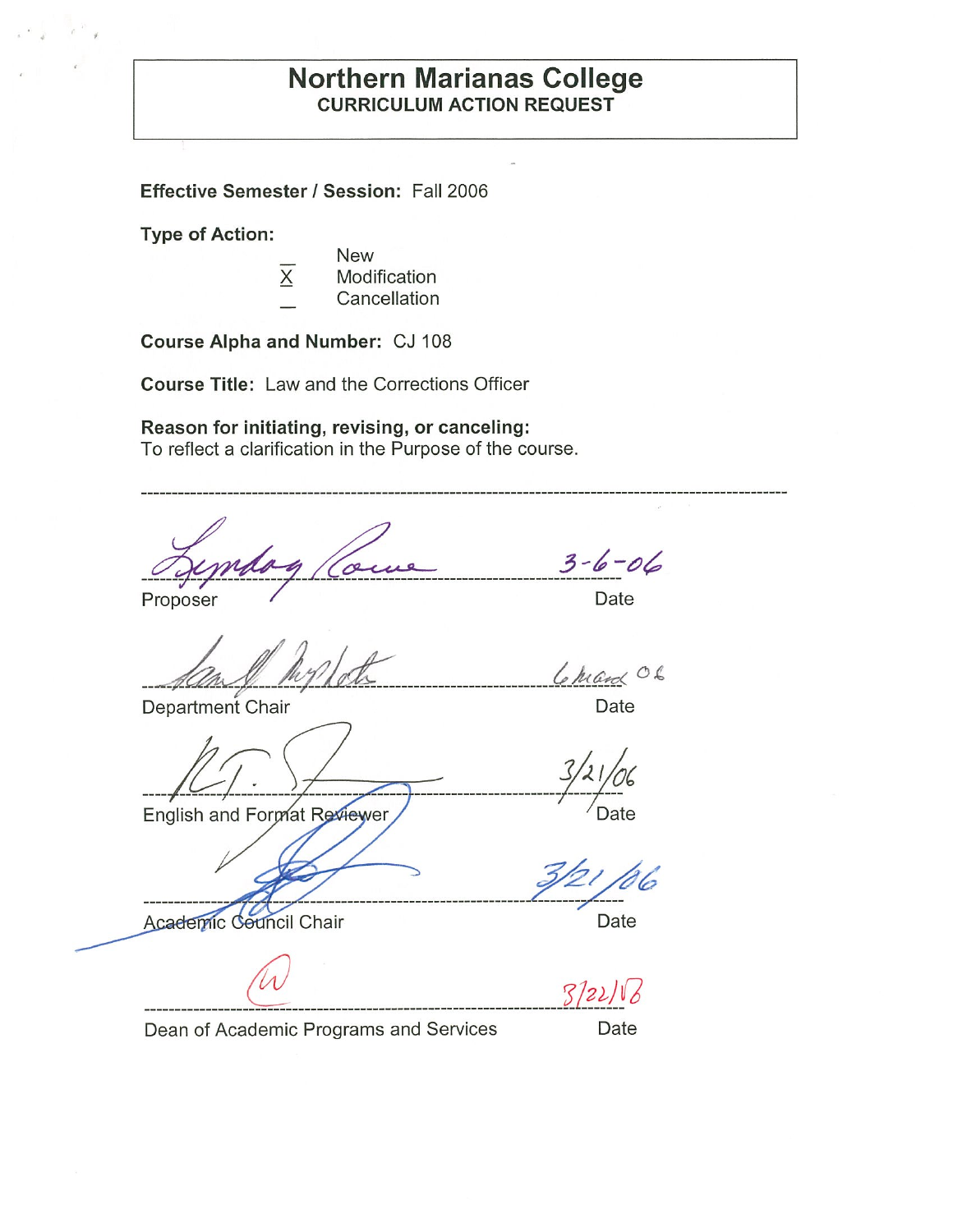# **Northern Marianas College Course Guide**

Course: CJ 108 Law and the Corrections Officer

#### **1. Department**

Social Sciences and Fine Arts

### **2. Purpose**

The purpose of this course is to examine the roles and functions of a corrections officer, specifically in its relation to the legal aspects. This is a required course for the Corrections Academy Certificate Program. The target population consists of correctional officers of the Department of Corrections.

### **3. Description**

#### **A. Required/Recommended Textbook(s) and Related Materials**

Required: Collins, William C. Correctional Law for the Correctional Officer. 4th ed. Lanham, ML: American Correctional Association, 2004. Readability level: Grade 11.

### **B. Contact Hours**

- **1. Lecture:** 3 hours per week / 45 per semester
- **2. Lab:** None
- **3. Other:** None

### **C. Credits**

- **1. Number:** 3
- **2. Type:** Regular degree credits

### **D. Catalogue Course Description**

This course presents a study of the legal aspects of the roles and functions of a correctional officer, with emphasis on inmates' rights and responsibilities, lawsuits and liability, and CNMI law. This course also introduces the student to the systems of parole and probation as well as courtroom testimony. (English Placement Levels: EN 093 / 094)

### **E. Degree or Certificate Requirements Met by Course**

This course is required for the Corrections Academy Certificate Program.

### **F. Course Activities and Design**

Course activities include lecture, group discussions, homework assignments, viewing relevant audio-visual material, guest speakers, student presentations, quizzes and a final project.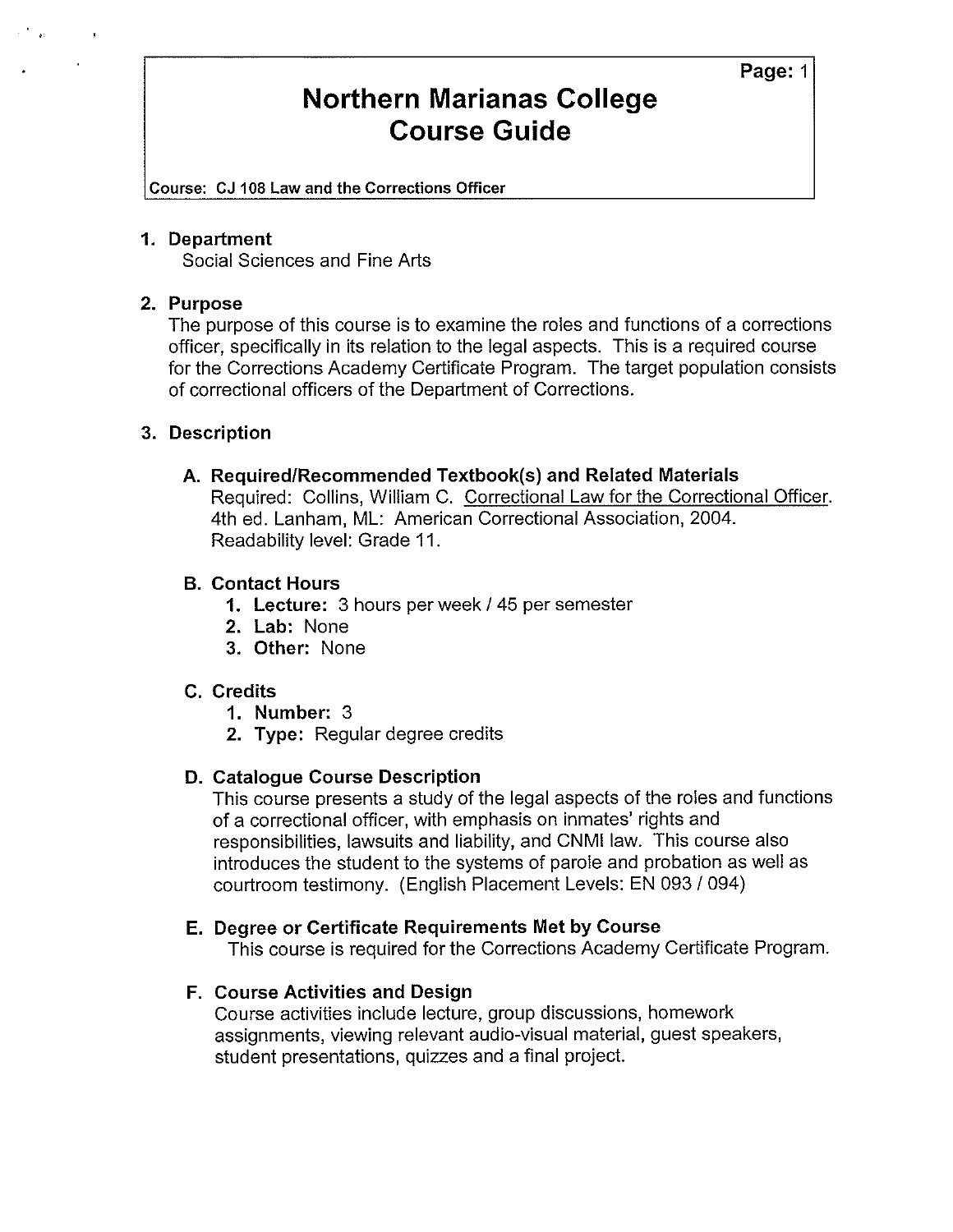# **Northern Marianas College Course Guide**

Course: CJ 108 Law and the Corrections Officer

- **4. Course Prerequisite(s); Concurrent Course Enrollment; Required English/Mathematics Placement Level(s)**  English Placement Level: EN 093 / 094
- **5. Estimated Cost of Course; Instructional Resources Needed**  Cost to the Student: Tuition for a 3-credit course; cost of textbook.

Cost to the College: Instructor's salary.

Instructional resources needed for this course include TV/VCR, chalk, and chalkboard.

### **6. Method of Evaluation**

Students grades will be based on the regular letter grade system as described below:

- A: Excellent  $-$  grade points: 4.0;
- B: Above average  $-$  grade points: 3.0;
- C: Average  $-$  grade points: 2.0;
- D: Below average  $-$  grade points: 1.0;
- F: Failure  $-$  grade points: 0.0.

NMC's grading and attendance policies will be followed.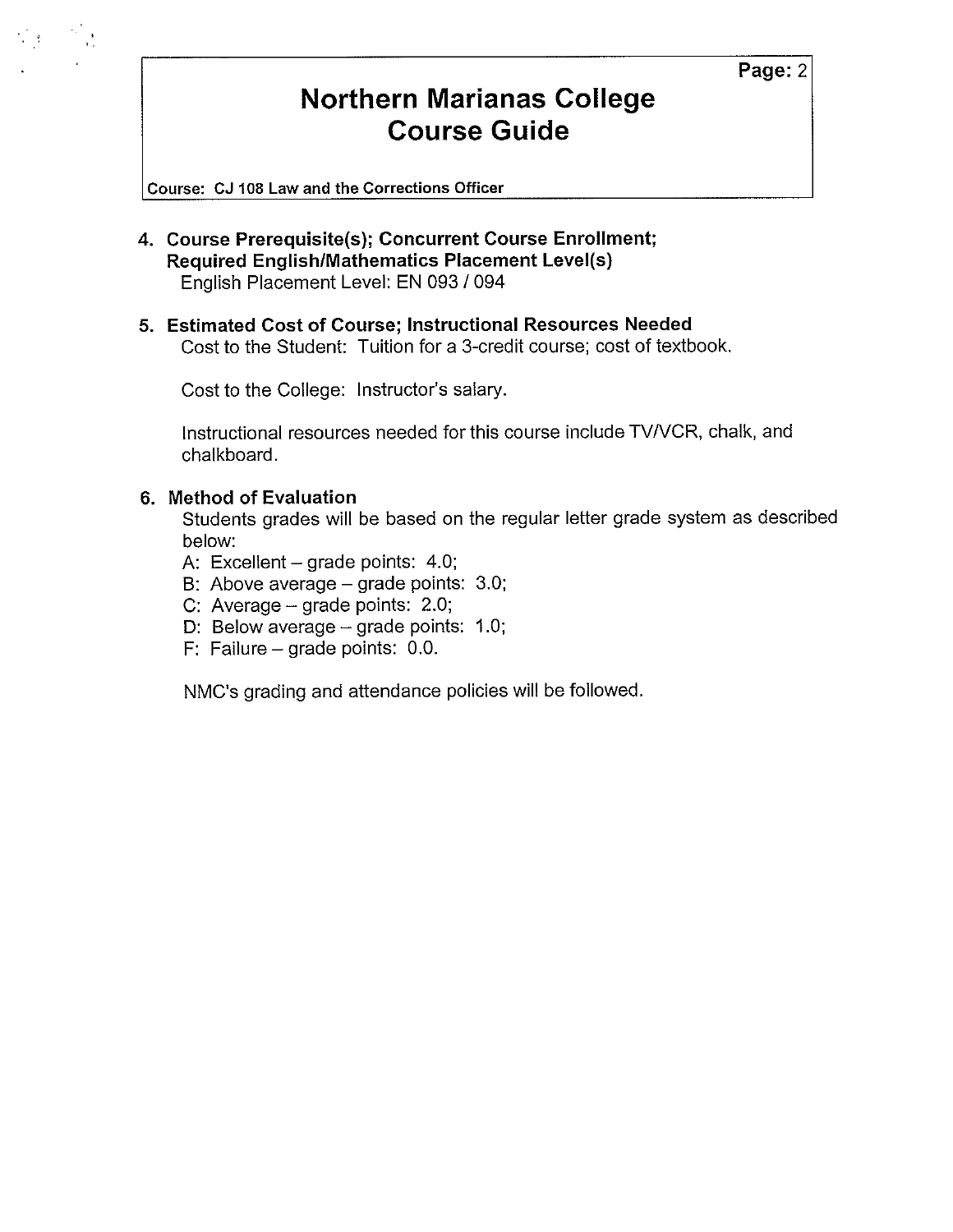## **Northern Marianas College Course Guide**

Course: CJ 108 Law and the Corrections Officer

#### **7. Course Outline**

This is a topical outline and does not necessarily indicate the sequence in which the material will be presented.

- 1.0 Role of the Correctional Officer
- 2.0 History of Courts and Corrections
	- 2.1 Congress and inmate lawsuits
	- 2.2 The future of court intervention
- 3.0 Types of Lawsuits Inmates File
	- 3.1 Civil Rights Act, section 1983
	- 3.2 Habeas corpus
	- 3.3 Torts
	- 3.4 Supervisory liability
- 4.0 Inmates Access to Courts
	- 4.1 Law libraries
	- 4.2 The litigious inmate
	- 4.3 Attorney visits

### 5.0 Inmate Rights Versus Institutional Interests

- 5.1 The balancing test
- 5.2 O'Lone v. Estate of Shabazz
- 5.3 Turner and Shabazz extended
- 6.0 The First Amendment
	- 6.1 Religion
	- 6.2 Mail
	- 6.3 Publications
	- 6.4 Visiting
	- 6.5 Expression
- 7.0 The Fourth Amendment Searches and Seizures
	- 7.1 "Reasonable suspicion"
	- 7.2 Searches in prisons and jails
	- 7.2 Searches by opposite sex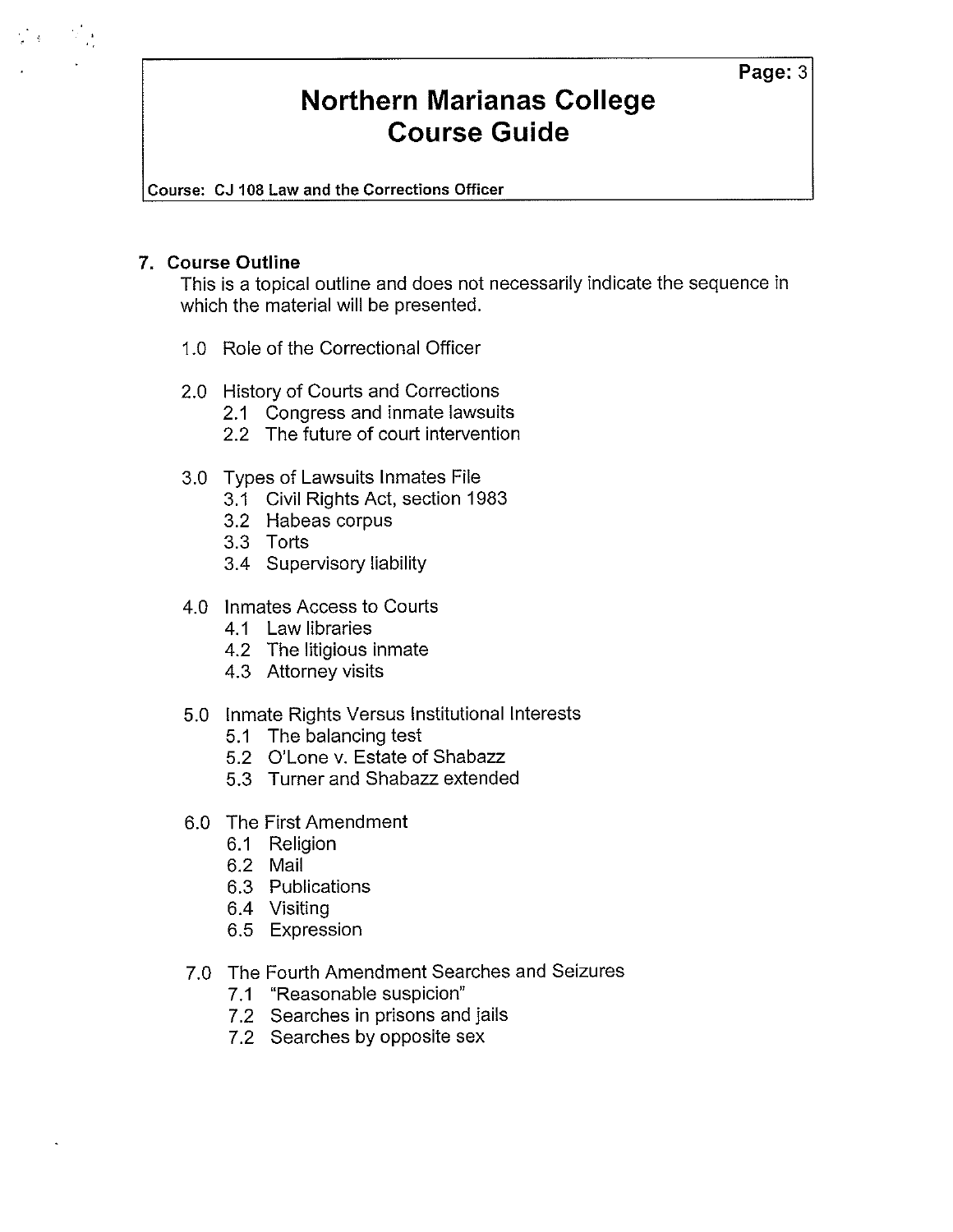## **Northern Marianas College Course Guide**

Course: CJ 108 Law and the Corrections Officer

- 8.0 The Eighth Amendment: Cruel and Unusual Punishment
	- 8.1 Conditions of confinement
	- 8.2 The Prison Litigation Reform Act
- 9.0 Use of Force
	- 9.1 Justifying force
	- 9.2 Weapons and special holds
	- 9.3 Restraints
	- 9.4 Deadly force and escapes
	- 9.5 Documentation
	- 9.6 Can force be avoided?
- 10.0 The Fourteenth Amendment: Due Process and Equal Protection
	- 10.1 Procedural due process
	- 10.2 "Wolff' requirements
	- 10.3 Due process and the disciplinary process
	- 10.4 Evidence and the reporting officer
	- 10.5 Involuntary medication
	- 10.6 Equal protection
	- 10.7 Male versus female facilities and programs
- 11.0 The Correctional Employee and Litigation: How a Lawsuit Works
	- 11.1 State and local employees
	- 11.2 Summons and complaint
	- 11.3 Discovery
	- 11.4 Trial and appeal
	- 11.5 Testifying

12.0 Officers' Rights

- 12.1 Sources
- 12.2 Sexual discrimination and harassment
- 12.3 Disabled staff
- 12.4 Workplace safety
- 12.5 Statutory rights
- 12.6 Due process and employee discipline
- 13.0 The Americans With Disabilities Act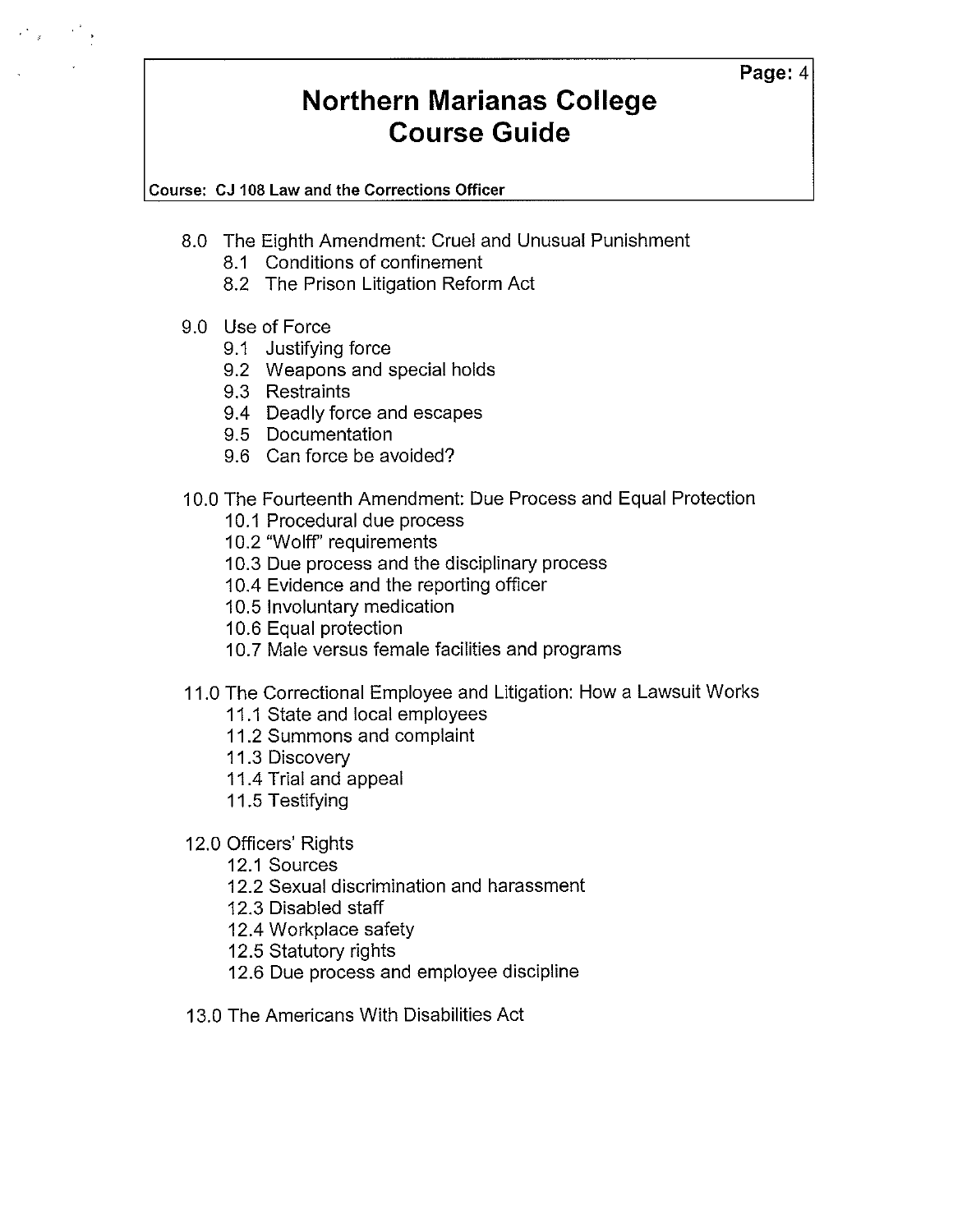# **Northern Marianas College Course Guide**

Course: CJ 108 Law and the Corrections Officer

#### **8. Instructional Goals**

 $\label{eq:2.1} \frac{1}{\sqrt{2}}\int_{0}^{\sqrt{2}}\frac{dx}{\sqrt{2}}\,dx = \frac{1}{2}\int_{0}^{\sqrt{2}}\frac{dx}{\sqrt{2}}\,dx$ 

This course will introduce students to:

- 1.0 The legal role of the correctional officer;
- 2.0 The history of judicial involvement in correctional institutions;
- 3.0 Inmate access to courts;
- 4.0 Inmate lawsuits;
- 5.0 Inmate rights versus institutional interests;
- 6.0 The First Amendment;
- 7.0 The Fourth Amendment;
- 8.0 The Eighth Amendment;
- 9.0 The legal use of force;
- 10.0 The Fourteenth Amendment;
- 11.0 The Correctional employee and litigation;
- 12.0 The Correctional Officer's Rights; and
- 13.0 The Americans With Disabilities Act.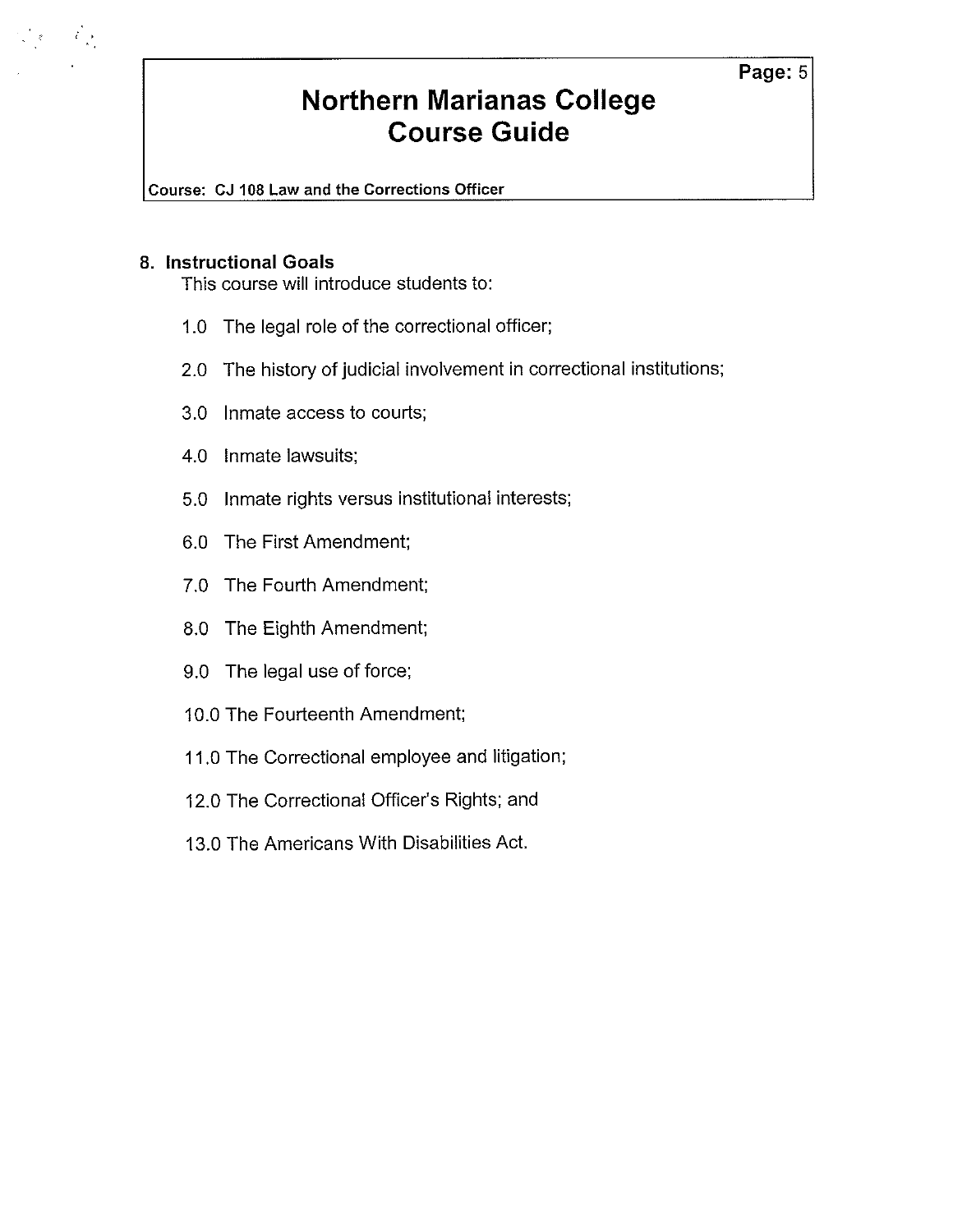# **Northern Marianas College Course Guide**

Course: CJ 108 Law and the Corrections Officer

#### **9. Student Learning Outcomes**

 $\label{eq:2.1} \frac{1}{2\pi}\left(\frac{1}{2}\right)^2\left(\frac{1}{2}\right)^2\left(\frac{1}{2}\right)^2$ 

Upon successful completion of course, the student will be able to:

- 1.0 Evaluate the legal role of the correctional officer;
- 2.0 Describe the history of the Court's involvement in corrections;
- 3.0 Explain inmates' rights as to access to courts;
- 4.0 Analyze inmate lawsuits;
- 5.0 Compare inmates' rights to institutional interests;
- 6.0 Evaluate inmates' rights under the First Amendment;
- 7.0 Evaluate inmates' rights under the Fourth Amendment;
- 8.0 Distinguish inmates' rights under the Eighth Amendment;
- 9.0 Demonstrate the legal use of force;
- 10.0 Categorize inmates' rights under the Fourteenth Amendment;
- 11.0 Determine the factors involved in correctional employee litigation;
- 12.0 Demonstrate awareness of correctional officers' rights; and
- 13.0 Explain the Americans With Disabilities Act.